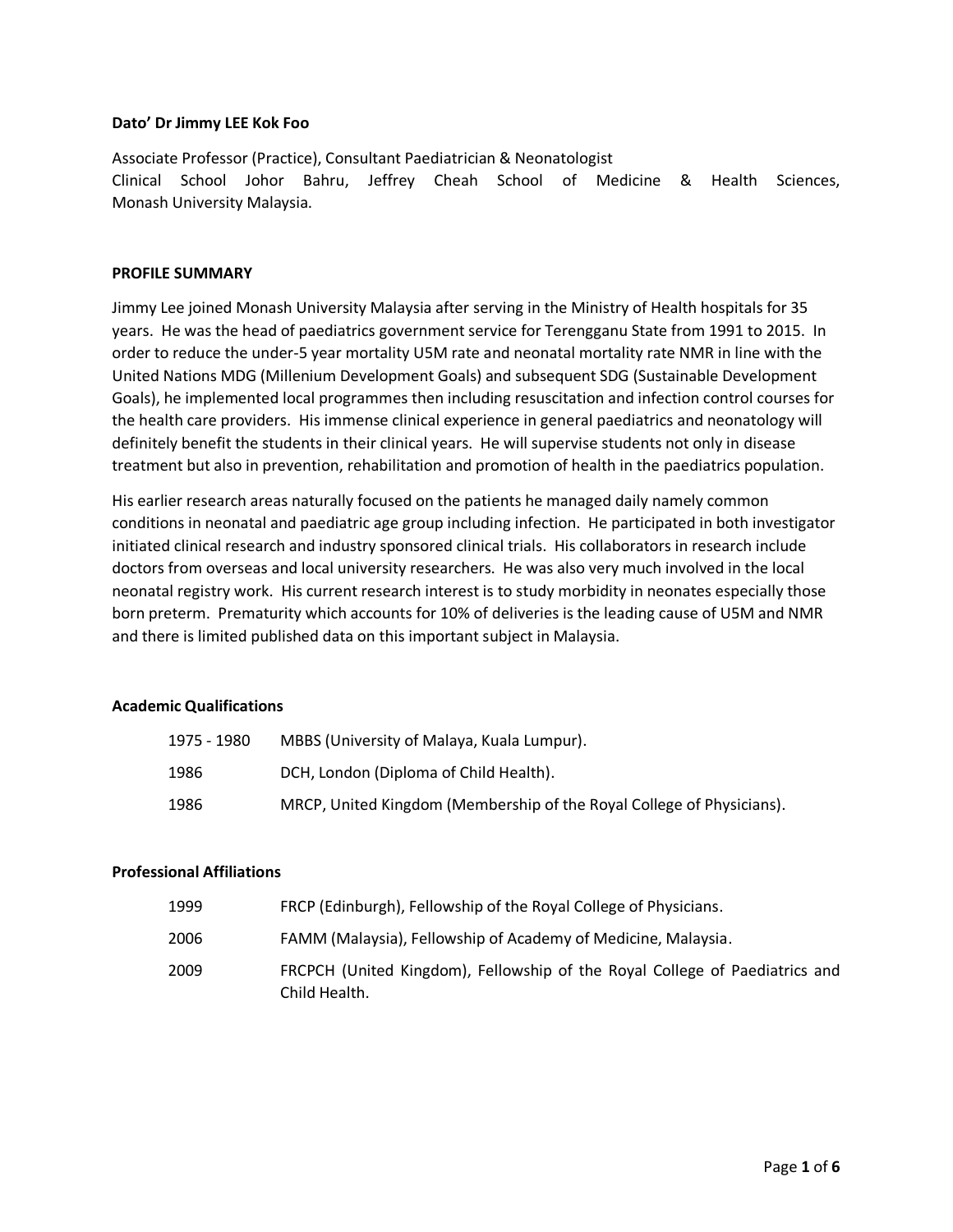#### **Monash teaching commitment**

#### Year 4 teaching

He is one of the full time academic staff teaching Monash students during their year 4 clinical nine-week rotation in Children's Health CH. He will facilitate student learning during ward rounds, bed-side teaching, observed clinical examination, small group tutorials and assessment of their oral and clinical presentation.

#### Year 5 CH Academic supervisor

He will be given the responsibility to supervise year 5 students starting from 2019. This will be their pre-intern year and he will be working as a team to supervise their patient-focused learning.

#### **Research/education interests or clinical focus**

The backbone of his career has been clinical paediatrics and neonatology. He has the opportunity and privilege to pursue research in a few areas of neonatology namely infection, feeding, meconium aspiration syndrome and registry work. His research areas beyond the neonatal period is again in infection especially in the gastro-intestinal tract.

His current interest on neonatal research will focus on the longitudinal study of morbidities and growth in preterm neonates.

KEYWORDS: neonates, preterm, mortality, morbidity.

## **Research/education impact (publication quantity or quality and project funding)**

Project Funding

(1) TMB fund 2018 of RM 5,000. Research project on Neonatal Admission Temperature from October till December 2018.

PUBLICATIONS (20 publications)

Neonatology (10 publications)

#### 2017

Two-hourly versus 3-hourly feeding for very low birthweight infants: a randomised controlled trial. Nor Rosidah Ibrahim, Tan Hooi Kheng, Ariffin Nasir, Noraida Ramli, Jimmy Lee Kok Foo, Sharifah Huda Syed Alwi, Han Van Rostenberghe. *Arch Dis Child Fetal Neonatal Ed.* 2017 May;102(3):F225-F229. doi: 10.1136/archdischild-2015-310246. Epub 2016 Sep 26. (RCT – Investigator Initiated Research).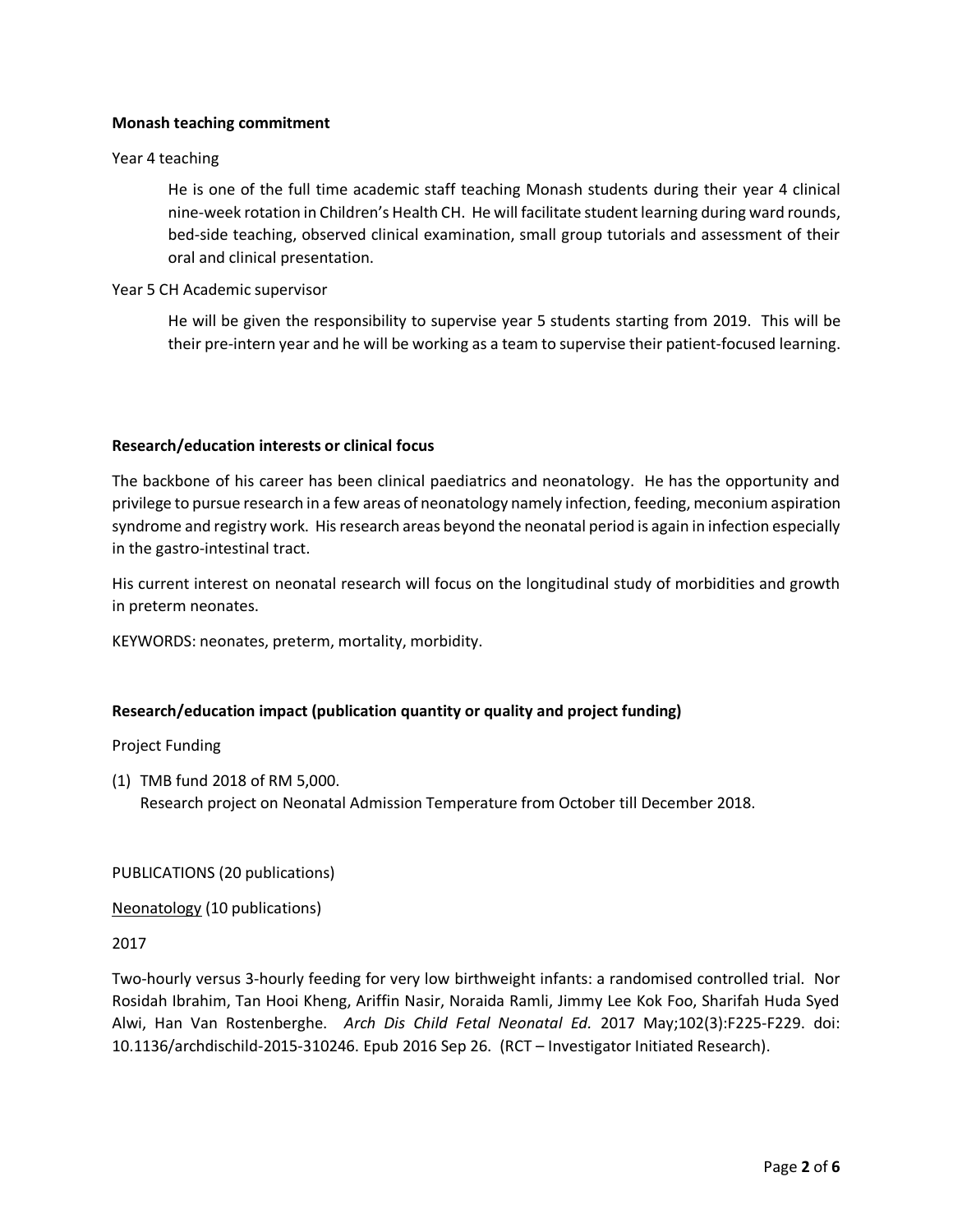# 2013

Fluid recovery during lung lavage in meconium aspiration syndrome. PA Dargaville, B Copnell, JF Mills, I Haron, Jimmy KF Lee, DG Tingay, J Rohana, LF Mildenhall, MJ Jeng, A Narayanan, MR Battin, CA Kuschel, JL Sadowsky, H Patel, CJ Kilburn, J Carlin, CJ Morley, on behalf of the lessMAS trial study group. *Acta Paediatr.* 2013 Feb;102(2):e90-3. doi: 10.1111/apa.12070. Epub 2012 Nov 30.

Neonatal infections in China, Malaysia, Hong Kong, and Thailand. Abdullah Al-Taiar, Majeda S Hammoud, Liu Cuiqing, Jimmy KF Lee, Kin-Man Lui, Narongsak Nakwan, David Isaacs. *Arch Dis Child Fetal Neonatal Ed.* 2013 May;98(3):F249-55. doi: 10.1136/archdischild-2012-301767. Epub 2012 Aug 31.

# 2011

Randomized controlled trial of lung lavage with dilute surfactant for meconium aspiration syndrome. Dargaville PA, Copnell B, Mills JF, Haron I, Lee JKF, Tingay DG, Rohana J, Mildenhall LF, Jeng MJ, Narayanan A, Battin MR, Kuschel CA, Sadowsky JL, Patel H, Kilburn CJ, Carlin JB, Morley CJ, for the lessMAS trial study group. *J Pediatr*. 2011 Mar;158(3):383-389.e2. doi: 10.1016/j.jpeds.2010.08.044. Epub 2010 Oct 13. (RCT – Investigator Initiated Research).

# 2010

Very Low Birth Weight Inborn versus Outborn Neonates in MNNR 2007. Jimmy KF Lee on behalf of the MNNR Steering Committee. Published as abstract in the *Medical Journal of Malaysia*, Vol 65, supplement A, June 2010 (page 14).

## 2009

Neonatal Infections in Asia. R Tiskumara, SH Fakharee, CQ Liu, P Nuntnarumit, KM Lui, M Hammoud, JKF Lee, CB Chow, A Shenoi, R Halliday, D Isaacs. *Arch Dis Child Fetal Neonatal Ed*. 2009 Mar;94(2):F144-8. doi: 10.1136/adc.2008.139865. Epub 2008 Sep 19.

## 2008

Bacterial septicaemia in neonates. *International Journal of Infectious Diseases* 2008. 13th International Congress on Infectious Diseases Abstracts, Poster Presentations, e71. doi:10.1016/j.ijid.2008.05.179.

## 2007

Two outbreaks of *Burkholderia cepacia* nosocomial infection in a neonatal intensive care unit. Jimmy KF Lee. *J Paediatr Child Health.* 2008 Jan;44(1-2):62-6. Epub 2007 Jul 19.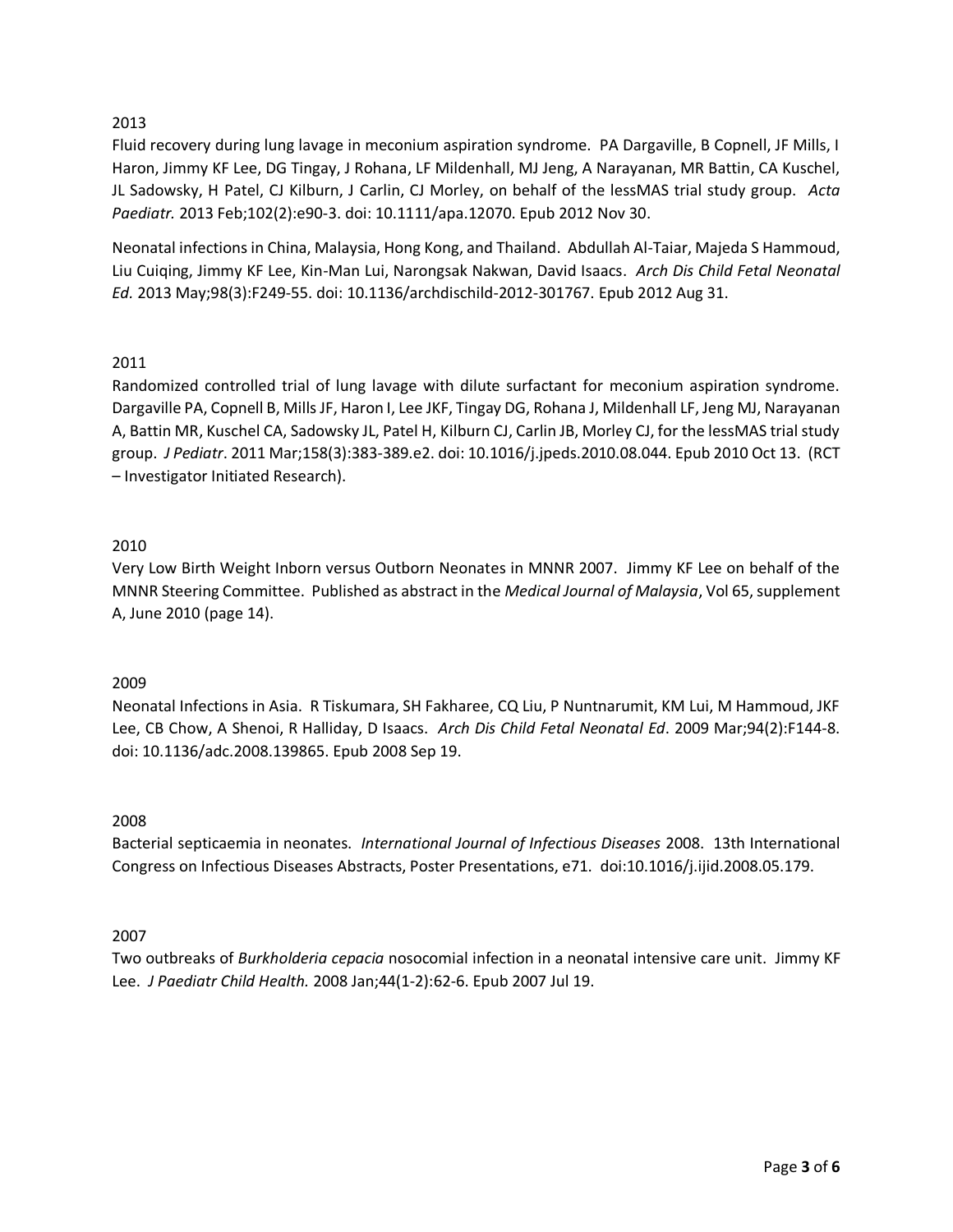# 2000

Comparison of the pattern of nosocomial infection between the neonatal intensive care units of Hospitals Kuala Terengganu and Universiti Sains Malaysia, Kelantan. *Malaysian Journal of Medical Sciences*, Vol. 7, No. 1, January 2000 (33-40). Wan Hanifah WH, Lee JKF, Quah BS.

## 1996

Calorie intake in sick versus respiratory stable very low birthweight babies. *Acta Paediatrica Japonica* 1996: 38; 449-454.

# Paediatrics (10 publications)

# 2018

Immunogenicity and safety of measles-mumps-rubella vaccine at two different potency levels administered to healthy children aged 12-15 months: a phase III, randomized, non-inferiority trial. The MMR-161 Study Group of 26 authors. *Vaccine* 2018; 36(38): 5781-5788. (RCT – Industry Sponsored Research).

## 2015

The Needs and Problems in Epilepsy Caregiving: A Qualitative Exploration. Pei Lin Lua, Nor Khaira Wahida Khairuzzaman, Zariah Abdul Aziz, Jimmy Lee Kok Foo. *ASEAN Journal of Psychiatry* 2015, Vol 16 (1), page 116-126, Jan-Jun 2015.

Household Catastrophic Healthcare Expenditure and Impoverishment Due to Rotavirus Gastroenteritis Requiring Hospitalization in Malaysia. Tharani Loganathan, Way-Seah Lee, Kok-Foo Lee, Mark Jit, Chiu-Wan Ng. *PLoS One*. 2015 May 5;10(5):e0125878. doi: 10.1371/journal.pone.0125878. eCollection 2015.

## 2013

The Interactive Animated Epilepsy Education Programme (IAEEP): How Feasible, Acceptable and Practical Is The Technology to Children? Pei-Lin Lua, Widiasmoro Neni, Jimmy KF Lee, Zariah Abd Aziz. *Technol Health Care*. 2013;21(6):547-56. doi: 10.3233/THC-130758.

## 2012

Rotavirus Genotypes in Malaysia and Universal Rotavirus Vaccination. Way Seah Lee, Benjamin Tze Ying Lim, Pei Fan Chai, Carl D. Kirkwood, Jimmy Kok Foo Lee – listed as 5th author. *Hum Vaccin Immunother*. 2012 Oct;8(10):1401-6. doi: 10.4161/hv.21577. Epub 2012 Sep 28.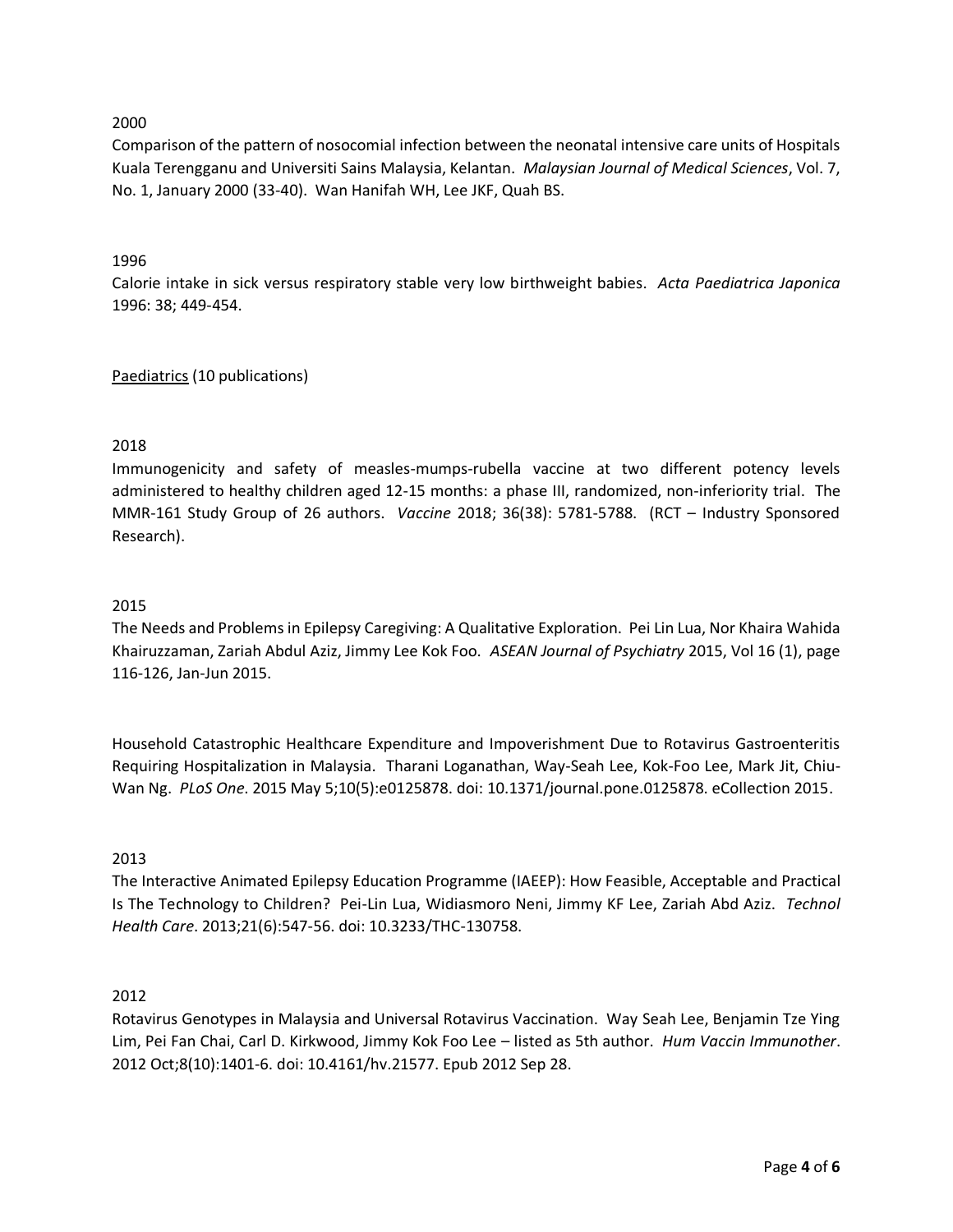The management of acute diarrhea in children in developed and developing areas: from evidence base to clinical practice. Guarino A, Dupont C, Gorelov AV, Gottrand F, Lee JKF, Lin Z, Vecchio AL, Nguyen TD, Salazar Lindo. *Expert Opin Pharmacother.* 2012 Jan;13(1):17-26. doi: 10.1517/14656566.2011.634800. Epub 2011 Nov 22.

# 2009

Oral Diosmectite Reduces Stool Output and Diarrhea Duration in Children With Acute Watery Diarrhea. C Dupont, JKF Lee, P Garnier, N Moore, H Mathiex–Fortunet, E Salazar-Lindo for the Peru and Malaysia Diosmectite Study Groups. *Clin Gastroenterol Hepatol.* 2009 Apr;7(4):456-62. doi: 10.1016/j.cgh.2008.12.007. Epub 2008 Dec 13. (RCT – Industry Sponsored Research).

## 2007

Pulmonary actinomycosis and skin sinuses – a Case Note. *J Paediatr Child Health.* 2007 Dec;43(12):854-5.

# 1999

Respiratory Diphtheria in Three Paediatric Patients. *Med J Malaysia* Sept 1999, issue no 3, volume 54, p377-382.

## 1995

Fatal Intra-Cranial Haemorrhage in 2 Cases of beta-Thalassaemia Major. *Med J Malaysia* Mar 1995, issue no 1, volume 50, p 110-113.

## **Research/education awards, recognition and achievements**

As for clinical research, he was involved in 4 randomised clinical trials (2 neonatal and 2 paediatric trials) in which two trials are investigator initiated research and two trials are industry sponsored research.

He participated in 40 oral and 52 poster presentations in both national and international scientific conferences. Three oral and 8 poster won prizes in the conference. He presented as a first author in 30 oral and 45 posters. Many of his presentation are related to data analysis from the Malaysian National Neonatal Registry MNNR which started since 2005. He was in the steering committee of the MNNR from 2005 till 2017.